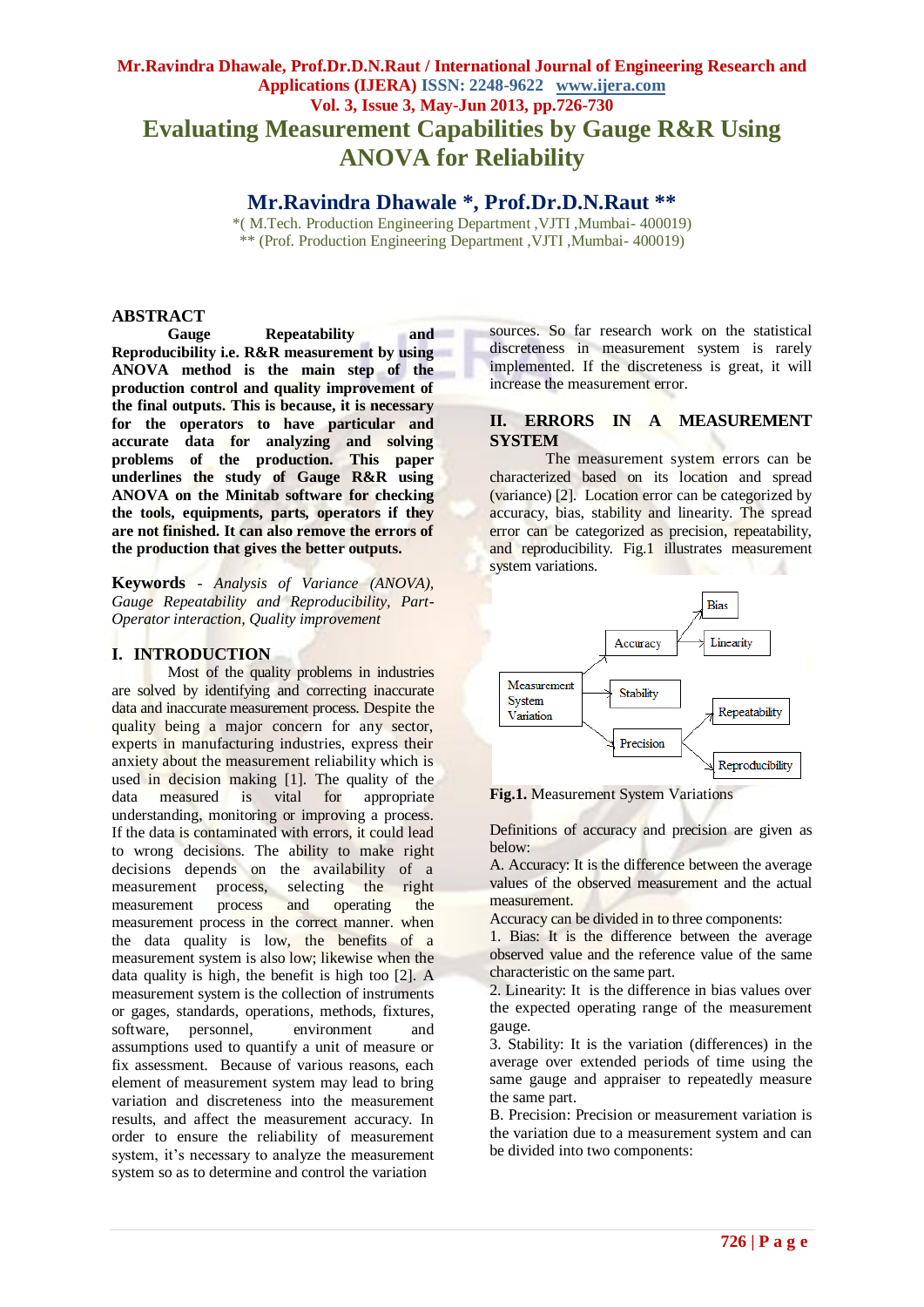## **Mr.Ravindra Dhawale, Prof.Dr.D.N.Raut / International Journal of Engineering Research and Applications (IJERA) ISSN: 2248-9622 www.ijera.com Vol. 3, Issue 3, May-Jun 2013, pp.726-730**

1. Repeatability: It is the ability of measurement system to obtain small variability by repeating the same measurements on the same sample under the same conditions. If the operator gets the same measurement during repeated trials, the Gauge is said to have high repeatability. Poor repeatability could be due to the device being inaccurate, the instructions being faulty, the operator not following the instructions, or a number of other factors. The fig.2 below shows the schematic of repeatability.



#### **Fig. 2.** Schematic of repeatability

2. Reproducibility: It is the ability of measurement system to return consistent measurements while varying the measurement conditions (different operators, different humidity, etc.). If several different operators get the same result when measuring the same object, the measurement device is said to have high reproducibility. Note that this does not mean the device is accurate, but simply that the same result is produced over time. The fig.3 shows the schematic of reproducibility.



**Fig. 3.** Schematic of reproducibility

The purpose of Gauge R&R study as stated by Burdick.R, Borror.C and Montgomery.D [3] is to determine the amount of variability in the collected data that is due to the measurement system, isolate the sources of variability in the measurement system, assess whether the measurement system is suitable for broader application, and quantify the variability in the measurement process attributed by the operators, parts and operators-part interaction.

Raffaldi and Kappele (2004) mentioned that, if the measurement variations can be reduced along with improved repeatability and reproducibility ratios, it is easier to differentiate the parts between in and out of specification with increased level of confidence for acceptance or rejection of the part [4].

 Hence, the Gauge R&R can be use as a monitoring tool which provides feedback to improve measuring systems and methods. In the view point of mathematical statistics, the repeatability and reproducibility(R&R) is an important quality index which can reflect measurement capability and precision, namely the discreteness caused by statistical random effect. The discreteness must be controlled within a certain range to ensure that measurement results are reliable. Relation between R&R can be shown by fig.4 given below;



**Fig. 4.** Correlation between R&R [6]

## **III. R&R ANALYSIS METHODS**

Generally in the Gauge R&R studies, repeatability and reproducibility observations illustrate how much of the production process variations belong to the measurement system dispersion. Various methods could calculate an instrument's R&R index and persisting some of them are evaluated.

- **1)** Range Method**:** It is used to determine a quick approximation in measurement system variation. But this method could not divide these variations to the two interprets like repeatability and reproducibility.
- **2)** Average and Range Method: This is a computational way for representing a system repeatability and reproducibility approximation. Evaluating the range method this method divides variation to these interprets.
- **3)** Average and Standard Deviation: This method has the same features as the earlier method.
- **4)** Analysis of Variance (ANOVA) Method: This method could separate the repeatability and reproducibility interprets. These separations are between variations related to operators and tools.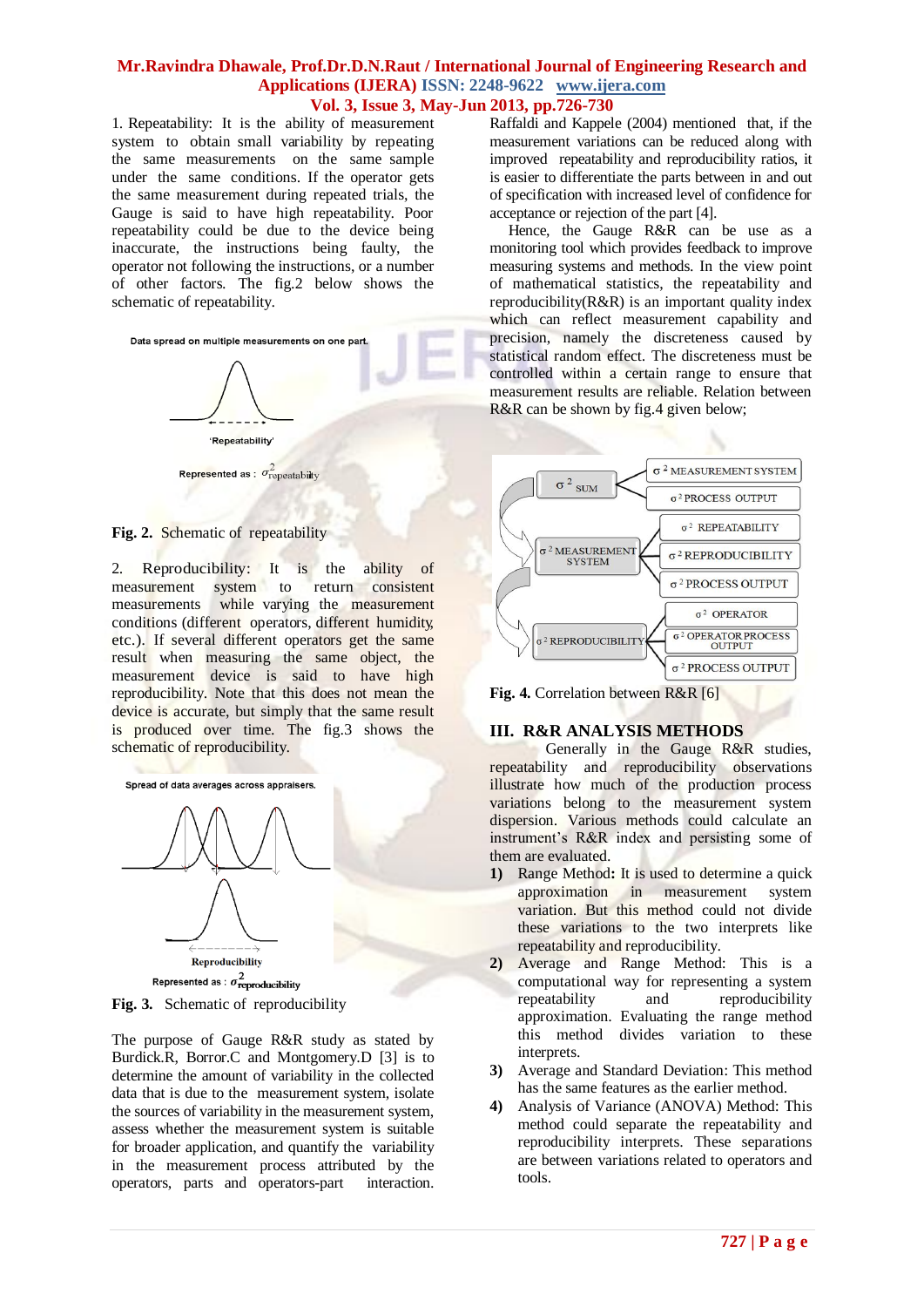## **Mr.Ravindra Dhawale, Prof.Dr.D.N.Raut / International Journal of Engineering Research and Applications (IJERA) ISSN: 2248-9622 www.ijera.com Vol. 3, Issue 3, May-Jun 2013, pp.726-730**

Since all these methods, the Average Range and ANOVA methods are the most common and important. Although all of them contain information on variation reasons but ANOVA method has a more extensive usage. This function leads to its comparison with Average and Range method. This can also be thought of as between operator variation. In addition, it enables the use of statistical hypothesis testing on the results to identify statistically significant effects. In order to determine the considerable effects in our gage study, we make a use of the examination of the difference (ANOVA) technique.

## **IV. ANALYSIS OF VARIANCE (ANOVA)**

Analysis of variance (ANOVA) is a statistical technique estimates the amount of variability induced in measurements by the measurement system itself, and compares it to the total variability observed in order to determine the viability of the measurement system. The ANOVA method tests the hypotheses of mean biases of the experiment and also provides estimates of the variance components attributed to gage and operator. The assumptions of ANOVA method involved in this analysis as stated by Tsai [5] are as follows:

1. The operator, part interaction and gage (error) effects are additive.

2. The operator, part and gage effects are normally distributed with zero mean and variances.

3. The gage errors must be independent of the operator, part and interaction effects of each other .

The total variation is partitioned into operator, part, interaction between operator and part as shown in the table 1 below.

| Source of<br>variability | Degree of<br>Freedom (df) | Sum of<br>Squa(ss) | Mean squares<br>(MS)                           | F                                    |
|--------------------------|---------------------------|--------------------|------------------------------------------------|--------------------------------------|
| Operator                 | $k - 1$                   | SSo                | $MS_0 = \frac{SS_0}{(k-1)}$                    | MS <sub>O</sub><br>MS <sub>O*R</sub> |
| Part                     | $n - 1$                   | SS <sub>R</sub>    | $MS_p = \frac{SS_p}{(n-1)}$                    | $MS_p$<br>MS <sub>OPP</sub>          |
| Operator by Part         | $(k-1)(n-1)$              | $SS0-1$            | $MS_{0^{*}P} = \frac{SS_{0^{*}P}}{(k-1)(n-1)}$ | MS <sub>O*P</sub><br>MS <sub>E</sub> |
| Equipment                | $nk(r-1)$                 | SS <sub>r</sub>    | $MS_E = \frac{SS_E}{nk(r-1)}$                  |                                      |
| Total                    | $nkr-1$                   | SS <sub>n</sub>    |                                                |                                      |

Table 1. ANOVA Calculations

Regarding to the ANOVA table, the below definitions could be presented:

A. Sum of squares (SS): The sum of squares is calculated by squaring the deviations of each category and adding them together. Sum of squares represents how much the data varies in the samples. B. Degree of Freedom (DF): This is the factor that considers number of groups and adjusts how large the groups could be.

C. Mean square (MS): which is the product of the sum of squares divided by the degrees of freedom. The mean square value represents how much a category varies between its sum of squares and degrees of freedom. One important mean square value is the error mean square, which shows the variance within the groups.

D. F-statistic. The F-statistic displays the distribution of values regarding the data and the null hypothesis. A large F-value generally lends to rejecting the null hypothesis and a small F-value generally leads to failing to reject the null hypothesis.

E. P-value (not shown in table): Finally the most important part in the ANOVA table is the P-Value amount which iss shown by P. Its related factor would be more important and significant when this value is lower.For example, if it is use a 5 percent test and the P-value is less than 5 percent, it can reject the null hypothesis.

ANOVA Methods divides in to two categories:

A. One-Way ANOVA: It has been termed as oneway as there is only one category whose effect has been studied and balanced. Thus the basic idea is to test whether the samples are all alike or not.

B. Two-Way ANOVA: It allow for experiments where populations are classified in two categorical factors. This method remove some of the random variability and allow the experimenter to look at the interactions between factors. It also allow experiments with a smaller total sample size, as two things are being studied at once.

 In a two-way ANOVA with interaction, three hypotheses are tested which are:

1.  $H_0$ : All parts are similar Vs.  $H_1$ : All parts are not similar

2.  $H_0$ : All operators are equally good Vs.  $H_1$ : All operators are not equally good

 $3. H<sub>o</sub>$ : Interactions between parts and operators are negligible Vs.  $H_1$ : Interactions between parts and operators are not negligible

 The data collected for ANOVA at random and graphical analysis could perform on the data, resulting in the output in terms of the Main Effect plot and the Interaction Effect plot. The experimentation including the following keys or steps ;

1 Identify factors of interest and a response variable.

2 Determine appropriate levels for each explanatory variable.

3 Determine a design structure.

4 Randomize the order in which each set of conditions is run and collect the data.

5 Organize the results in order to draw appropriate conclusions.

 Main Effects Plots are a quick and efficient way to visualize effect size. The grand mean is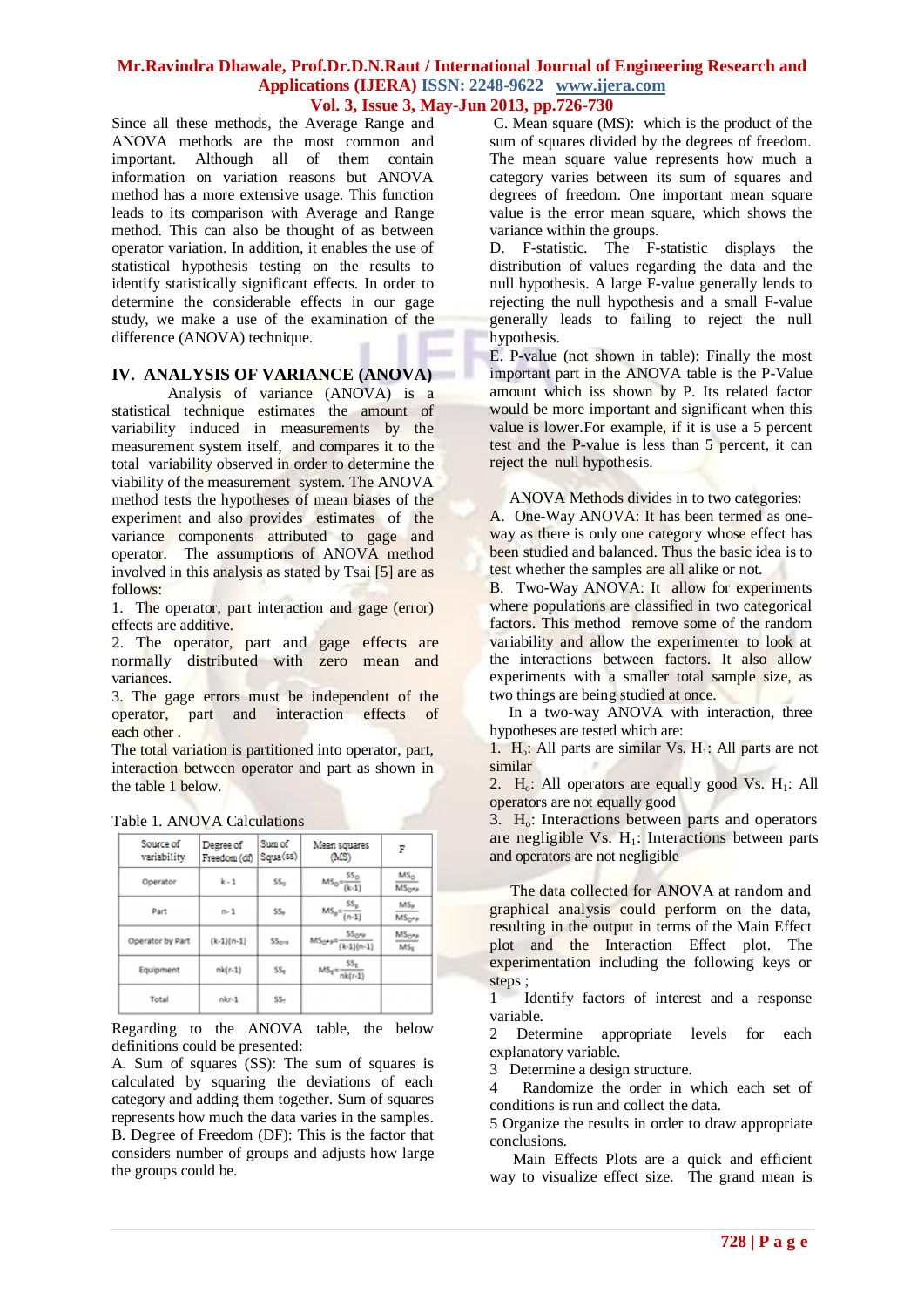# **Mr.Ravindra Dhawale, Prof.Dr.D.N.Raut / International Journal of Engineering Research and Applications (IJERA) ISSN: 2248-9622 www.ijera.com**

**Vol. 3, Issue 3, May-Jun 2013, pp.726-730**

plotted as a horizontal line. The average result is represented by dots for each factor level on the Minitab software.

### **V. COMPUTATION OF R&R INDEX**

To do the R&R index calculations by ANOVA technique several softwares are available but the most relevant is Minitab. In order to do the ANOVA calculations in Minitab, two ways are offered: Crossed Gauge R&R and Nested Gauge R&R. Gauge R&R study (Crossed) is to be selected when all operators measure parts from each batch and Gauge R&R study (Nested) is preferred whenever operators measure unique parts.

Minitab provides two methods for assessing repeatability and reproducibility. X-bar and R, and ANOVA. The X-bar and R method breaks down the overall variation in to three categories: part-to-part, repeatability and reproducibility. The ANOVA method goes one step further and breaks down reproducibility in to its operator, and operator-by-part, components. The ANOVA method is more accurate than the X-bar and R method, because it allows the variability of the interaction between the operator and the parts to be determined. In the Table No.2 ANOVA calculations in Minitab are shown as an example.

# Table 2. ANOVA Computations [7]<br>Two-Way ANOVA Table With Interaction

| Source                               | D.F.           | 55.                         | ĦЗ                 | F                |                    |
|--------------------------------------|----------------|-----------------------------|--------------------|------------------|--------------------|
| Part<br>Oper                         | R              | 46.1489 5.76861<br>0.0400   | 0.04000            | 769.148<br>5.333 | 0.00000<br>0.04974 |
| Oper* Part<br>Repeatability<br>Total | 8<br>18<br>35. | 0.0600<br>0.2000<br>46,4489 | 0.00750<br>0.01111 | 0.675            | 0.70735            |

#### Two-Way ANOVA Table Without Interaction

| Source                                 | DF.             | SS                          | n s                                               | F     |                    |
|----------------------------------------|-----------------|-----------------------------|---------------------------------------------------|-------|--------------------|
| Part<br>Uper<br>Repeatability<br>Total | в.<br>26.<br>35 | 0.0400<br>0.2600<br>46.4489 | 46.1489   5.76861   576.861<br>0.04000<br>0.01000 | 4.000 | 0.00000<br>0.05605 |

The above table shows ANOVA output with full model and with reduced model made of the Gauge R&R Study (Crossed) since each operator measures each part. With the ANOVA output corresponding to the full model, It is unable to reject the null hypothesis that the operator by part interaction effect is equal to zero, even at the  $\alpha$  $= 0.1$  level. It is also find that with the reduced model, the part component is statistically significant, as one would desire, and it is unable to reject the null hypothesis that the operator effect is equal to zero at 5% level. The variance component computations is shown below in the table no.3 which indicates that less than 1% of the total variation is due to Gauge R&R.

**Table 3:** Gauge R&R

|                      |         | %Contribution |
|----------------------|---------|---------------|
| Source               | VarComp | (of VarComp)  |
| Total Gage R&R       | 0.01167 | 0.80          |
| <b>Repeatability</b> | 0.01000 | 0.69          |
| Reproducibility      | 0.00167 | 0.11          |
| Operator             | 0.00167 | 0.11          |
| Part-To-Part         | 1,43965 | 99.20         |
| Total Variation      | 1.45132 | 100.00        |

Process tolerance =  $8$ 

|                 |             |            | Study Var %Study Var %Tolerance |            |
|-----------------|-------------|------------|---------------------------------|------------|
| Source          | StdDev (SD) | $(6 * SD)$ | (%SV)                           | (SV/Toler) |
| Total Gage R&R  | 0.10801     | 0.64807    | 8.07                            | 8.10       |
| Repeatability   | 0.10000     | 0.60000    | 830                             | 7.50       |
| Reproducibility | 0.04082     | 0.24495    | 3.39                            | 3.06       |
| Operator        | 0.04082     | 0.24495    | 3.30                            | 3.06       |
| Part-To-Part    | 1.19986     | 7.19913    | 99.60                           | 89.99      |
| Total Variation | 1,20471     | 722824     | 100.00                          | 90.35      |

Number of Distinct Categories = 15

## **VI. SELECTION CRITERIA**

The percentage of the *R & R* in the total variation is an important index that can be used to evaluate whether a measurement system should be accepted or not. The measurement capability of the system is considered enough and acceptable if *R & R%* is less than 10% and is not enough and should be improved if *R & R%* is greater than 30% .Iff *R&R%* falls within 10% to 30% , in this case, whether the system is acceptable or not depends on the practical application.

## **VII. CONCLUSION**

This study is described the measurements of the Gauge repeatability and reproducibility database by using the ANOVA analysis in the MINITAB Software. The main purpose of this paper is to study to determine the measurement system could produce precise and accurate data for better result. Further we are going to study in details using experimental and practical section with a particular product with interpreting the system with ANOVA on Minitab software.

### **REFERENCES**

- [1] Afrooz Moatari Kazerouni, "*Design and Analysis of Gauge R&R Studies: Making Decisions Based on ANOVA Method", World Academy of Science, Engineering and Technology 52 (2009)*
- [2] AIAG:Automotive Industry Action Group(2002), *"Measurement Systems Analysis, Reference Manual"; third ed. ,Detroit,MI*
- [3] Burdick, R. K., Borror, C. M., and Montgomery, D. C. (2005), *Design and Analysis of Gauge R&R Studies: Making Decisions with Confidence Intervals in*